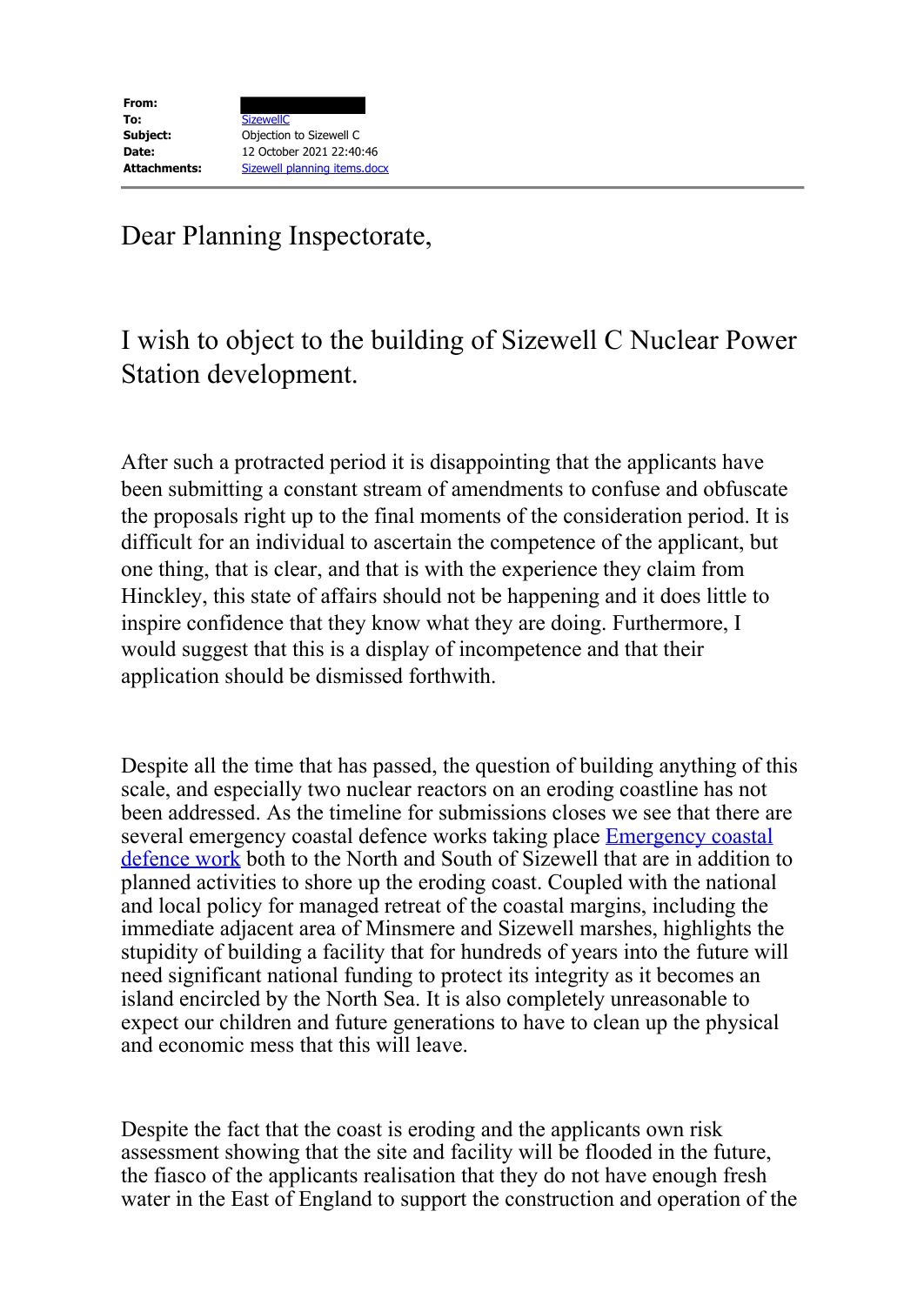site is beyond comprehension. Those living in East Anglia know all too well of water shortages and hosepipe bans in summer months. The climate and geology of East of England means that we do not have much rainfall or natural capacity to store vast quantities in reserve. The very late suggestion to implement a desalination facility must also be looked at from an environmental aspect. The quantities of water needed will result in significant upsurge in the salinity of the local sea waters. Together with the rise in temperature of the local waters due to the reactor cooling water requirements (another ignored by-product of nuclear generation leading to a rise in sea temperatures and thus global warming) means that significant damage will be happening to the marine life of the North Sea.

Another consideration that should be examined, is where power is actually required in the country. I would suggest that the big cities and industrial areas would be high on the list. There are none of those in East Anglia, meaning that any power generation at Sizewell would need to be transmitted elsewhere in the country. Power transmission results in losses, and thus over-generation is needed to account for inefficiency of the distribution network. A reasonable estimate would suggest between 10-20% losses. If large scale power generation is deemed necessary than it seems sensible to me to place it closer to where it is needed to reduce the cost of overgeneration, which is not in a remote and eroding coastal area.

The question of confidence in the design and national integrity is also relevant. Several countries have built or are building to this design, and all have cost and timescale overruns. It is still not known what the final cost to the British Public will be for Hinckley, and its guesswork to suggest what the final cost Sizewell will be for the British Public, especially when the design is reliant upon two countries to which the UK has deteriorating international relationships. However, it should be a relevant planning consideration that the particular French/Chinese design proposed has not been successfully brought on-line anywhere in the world. The only operational facility, in China, has major problems and reactors have had to be shut down. It is not known when or if it may restart. Renewable energy may from time to time not be productive, but we do know it will start again without intervention and not cause a nuclear holocaust if it ever gets flooded, and, for the equivalent investment cost of Hinkley and Sizewell would produce significantly more long term sustainable power that would not be a disastrous legacy for future generations .

External to the actual Sizewell development, the significant disturbance to the local environment, ecosystems, biodiversity and local communities is being discounted by the applicant and government. We hear that there will be jobs created and a boost to the local economy, but nothing will mitigate against the devastation to the environment during and after the building and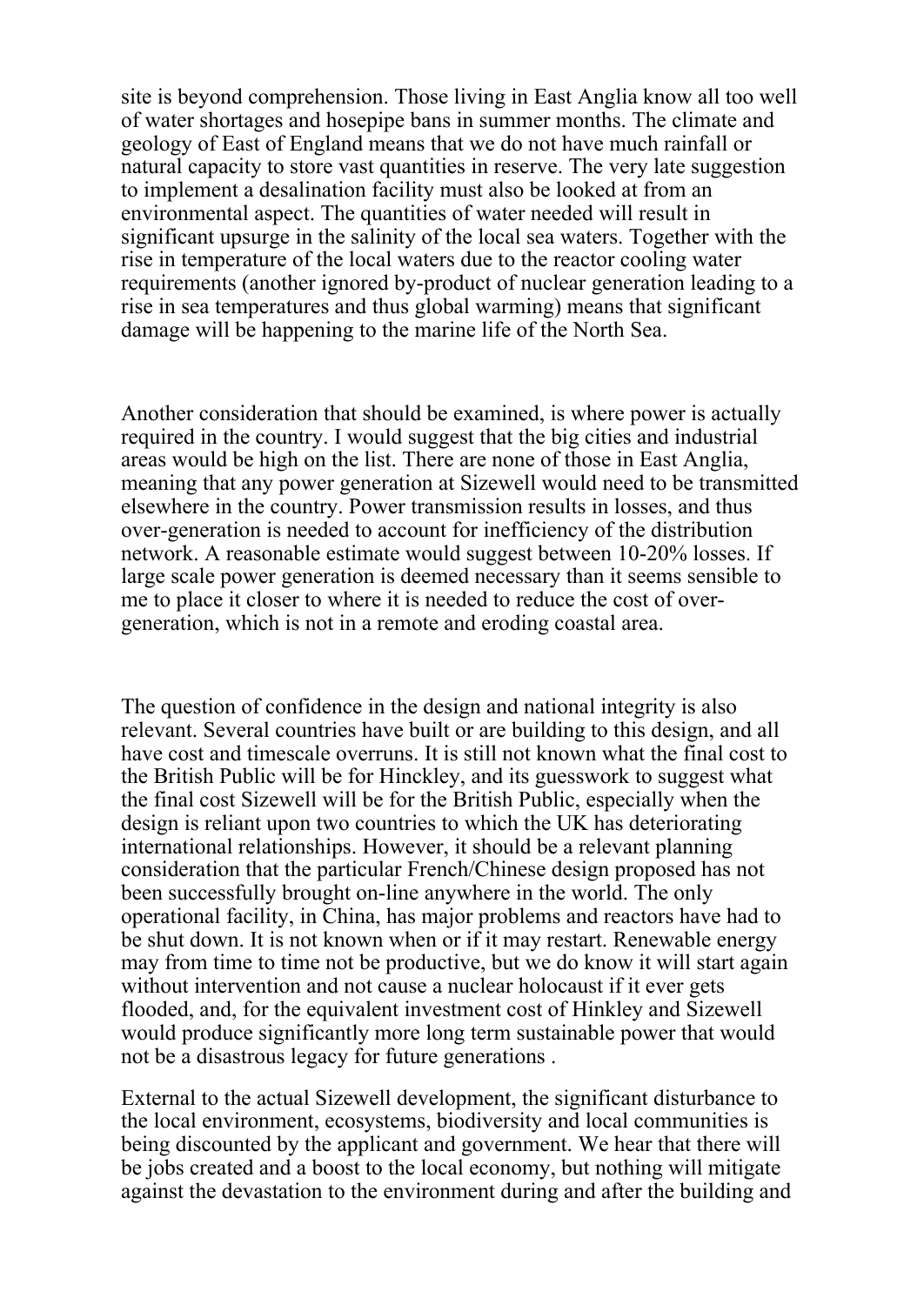lifetime of this power station. The only jobs and local economy boost seems to be in the building of accommodation villages and carparks for workers that will move from Hinckley. There is no overall or long lasting benefit to the local area, in much the same way as the two previous power stations at Sizewell didn't result in long term benefits, the only thing that will be left after the build will be the destruction of the things the global communities are saying we should be protecting to avoid climate change and destruction of our natural environments.

Therefore I conclude by strongly suggesting that the Sizewell nuclear power station proposal is the wrong solution for delivering power and should not be allowed to materialise.

Yours faithfully

NCV Smith, C.Eng MIET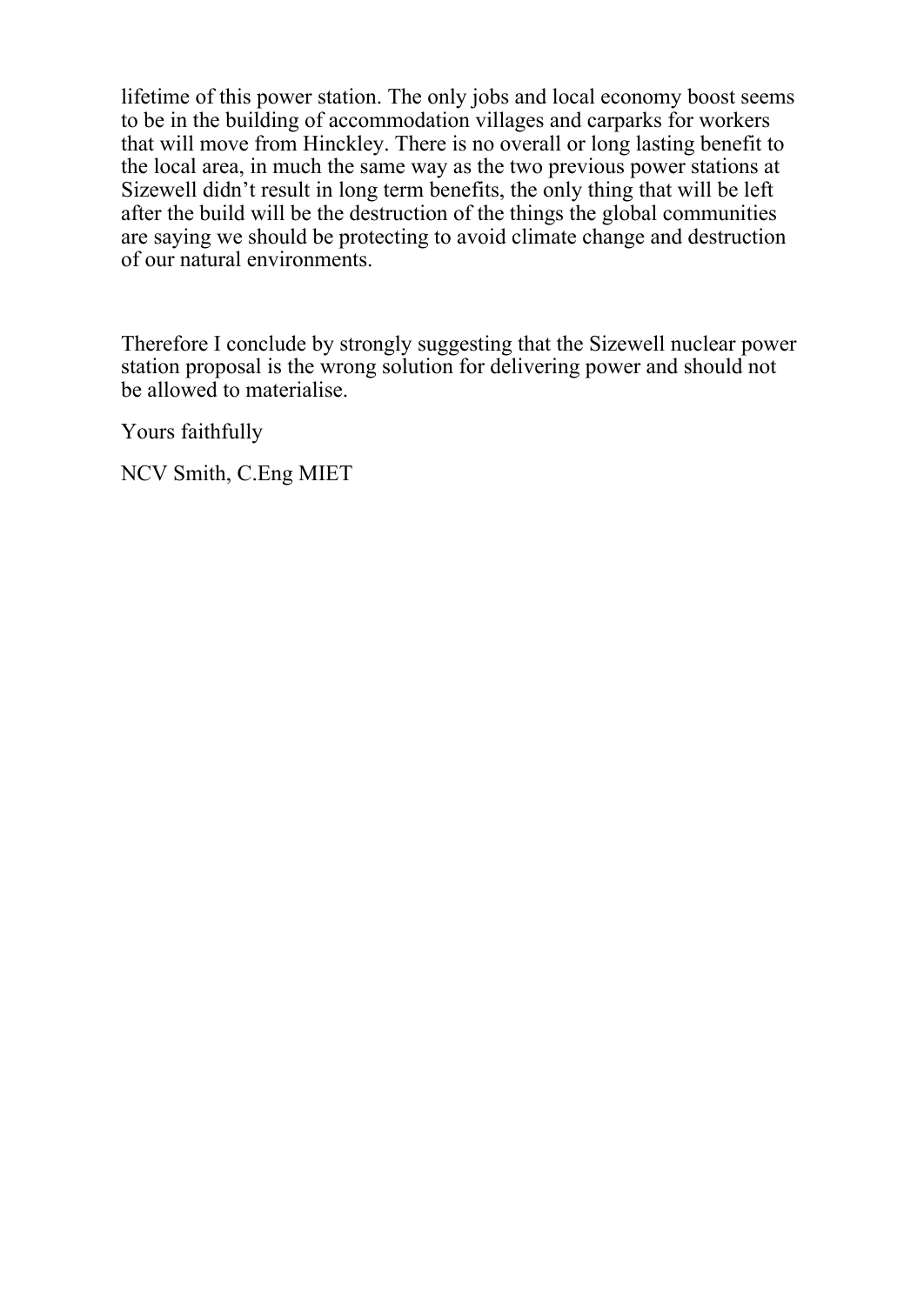After such a protracted period it is disappointing that the applicants have been submitting a constant stream of amendments to confuse and obfuscate the proposals right up to the final moments of the consideration period. It is difficult for an individual to ascertain the competence of the applicant, but one thing, that is clear, and that is with the experience they claim from Hinckley, this state of affairs should not be happening and it does little to inspire confidence that they know what they are doing. Furthermore, I would suggest that this is a display of incompetence and that their application should be dismissed forthwith.

Despite all the time that has passed, the question of building anything of this scale, and especially two nuclear reactors on an eroding coastline has not been addressed. As the timeline for submissions closes we see that there are several emergency coastal defence works taking place ( [latest-news-repairs](https://www.coasteast.org.uk/latest-news-repairs-maintenance)maintenance - [coastaleast \(coasteast.org.uk\)](https://www.coasteast.org.uk/latest-news-repairs-maintenance) both to the North and South of Sizewell that are in addition to planned activities to shore up the eroding coast. Coupled with the national and local policy for managed retreat of the coastal margins, including the immediate adjacent area of Minsmere and Sizewell marshes, highlights the stupidity of building a facility that for hundreds of years into the future will need significant national funding to protect its integrity as it becomes an island facility encircled by the North Sea. It is also completely unreasonable to expect our children and future generations to have to clean up the physical and economic mess that this will leave.

Despite the fact that the coast is eroding and the applicants own risk assessment showing that the site and facility will be flooded in the future, the fiasco of the applicants realisation that they do not have enough fresh water in the East of England to support the construction and operation of the site is beyond comprehension. Those living in East Anglia know all too well of water shortages and hosepipe bans in summer months. The climate and geology of East of England means that we do not have much rainfall or natural capacity to store vast quantities in reserve. The very late suggestion to implement a desalination facility must also be looked at from an environmental aspect. The quantities of water needed will result in significant upsurge in the salinity of the local sea waters. Together with the rise in temperature of the local waters due to the reactor cooling water requirements (another ignored by-product of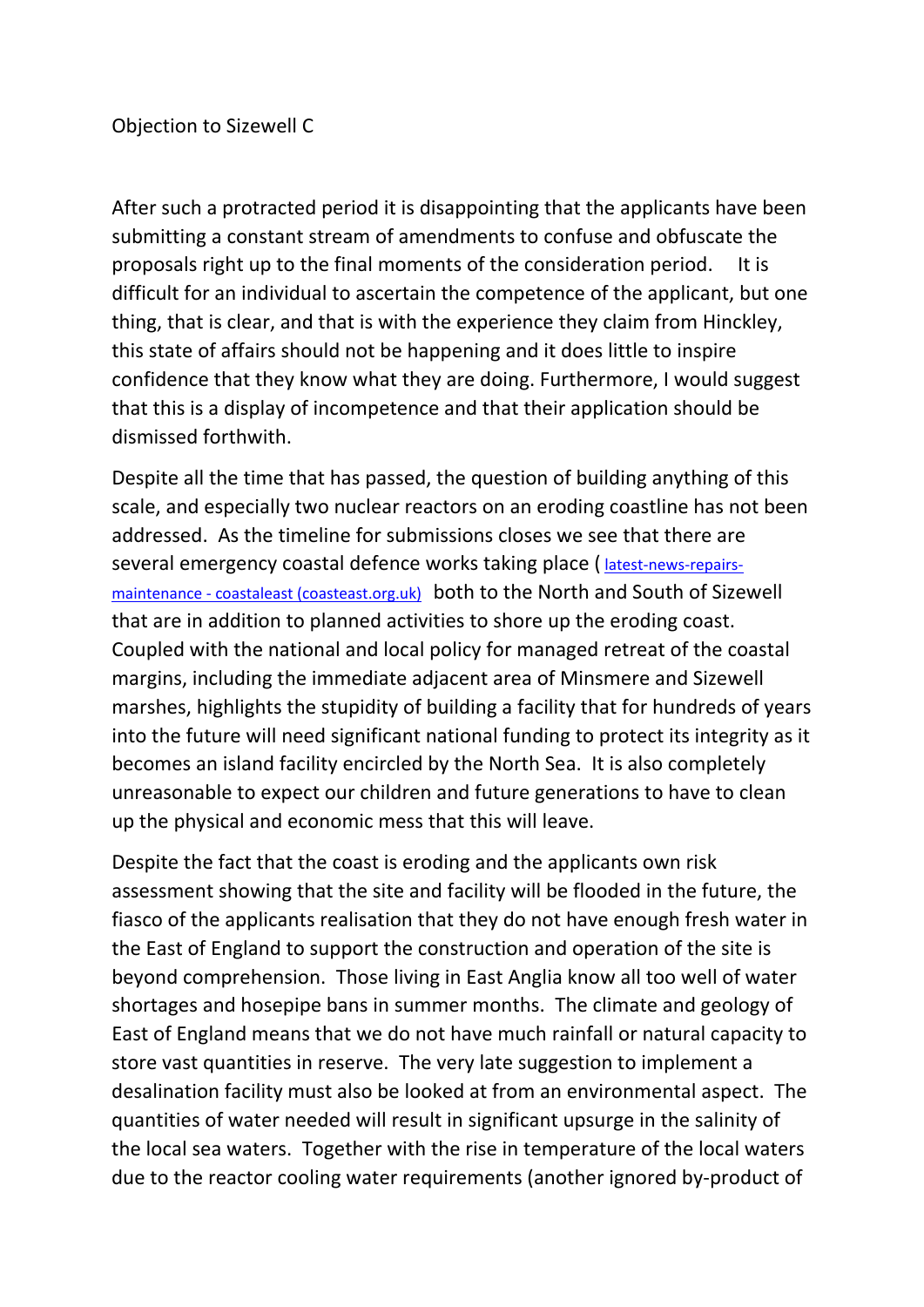nuclear generation leading to a rise in sea temperatures and thus global warming) means that significant damage will be happening to the marine life of the North Sea.

Another consideration that should be examined, is where power is actually required in the country. I would suggest that the big cities and industrial areas would be high on the list. There are none of those in East Anglia, meaning that any power generation at Sizewell would need to be transmitted elsewhere in the country. Power transmission results in losses, and thus over-generation is needed to account for inefficiency of the distribution network. A reasonable estimate would suggest between 10-20% losses. If large scale power generation is deemed necessary than it seems sensible to me to place it closer to where it is needed to reduce the cost of over-generation, which is not in a remote and eroding coastal area.

The question of confidence in the design and national integrity is also relevant. Several countries have built or are building to this design, and all have cost and timescale overruns. It is still not known what the final cost to the British Public will be for Hinckley, and its guesswork to suggest what the final cost Sizewell will be for the British Public, especially when the design is reliant upon two countries to which the UK has deteriorating international relationships. However, it should be a relevant planning consideration that the particular French/Chinese design proposed has not been successfully brought on-line anywhere in the world. The only operational facility, in China, has major problems and reactors have had to be shut down. It is not known when or if it may restart. Renewable energy may from time to time not be productive, but we do know it will start again without intervention and not cause a nuclear holocaust if it ever gets flooded, and, for the equivalent investment cost of Hinkley and Sizewell would produce significantly more long term sustainable power that would not be a disastrous legacy for future generations .

External to the actual Sizewell development, the significant disturbance to the local environment, ecosystems, biodiversity and local communities is being discounted by the applicant and government. We hear that there will be jobs created and a boost to the local economy, but nothing will mitigate against the devastation to the environment during and after the building and lifetime of this power station. The only jobs and local economy boost seems to be in the building of accommodation villages and carparks for workers that will move from Hinckley. There is no overall or long lasting benefit to the local area, in